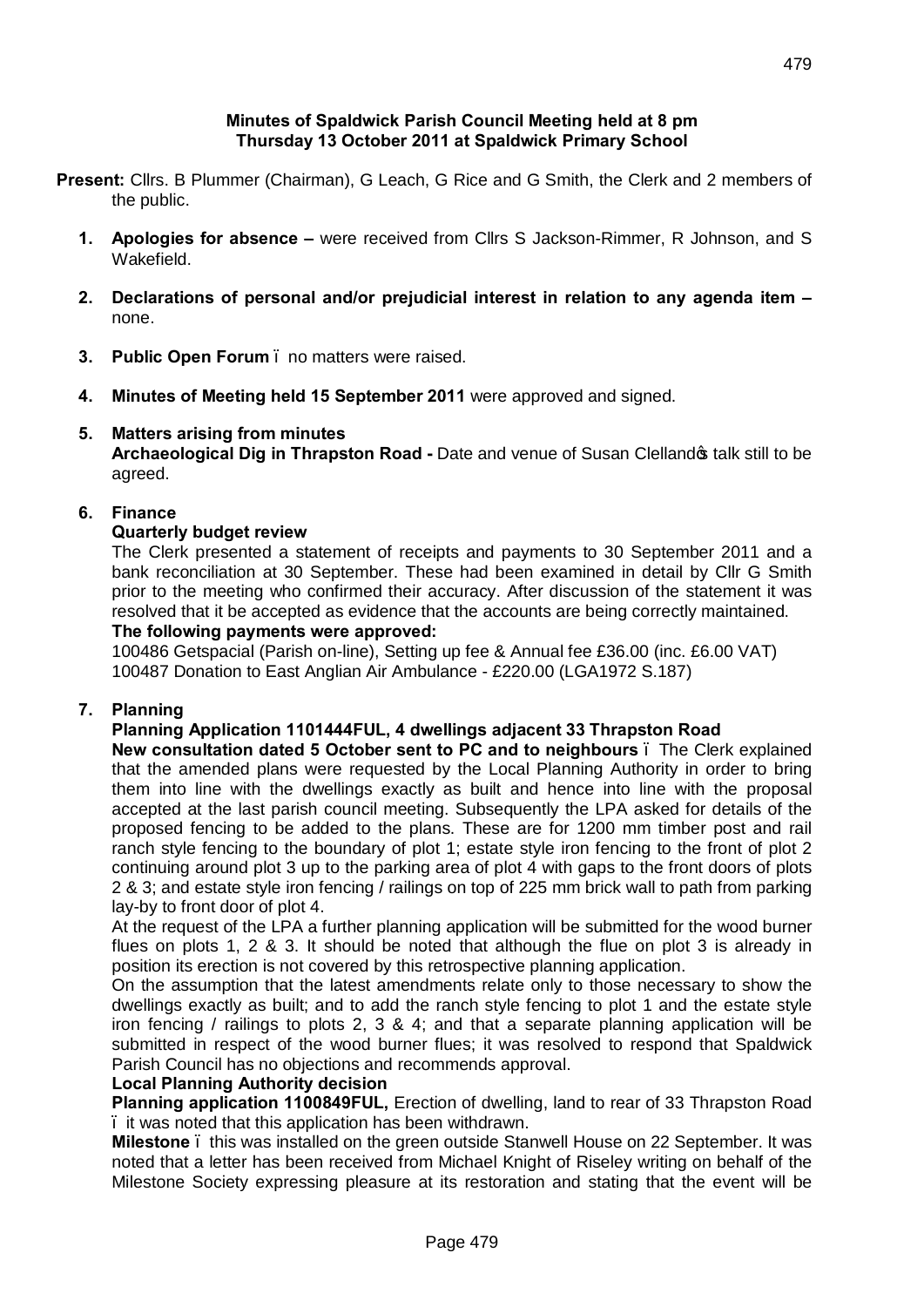recorded in their half-yearly newsletter and will form part of an article in the Society of annual **%Don The Ground+journal 2011.** 

### **8. Queen Elizabeth's Diamond Jubilee Commemoration June 2012**

**Making Spaldwick Bloom** – Cllr Leach reported that he is proposing two raised beds for plants, one located on the Village Green near the Village Sign and one on the green in front of Manor Farmhouse either between the post box and litter bin or nearer the Meeting House. He will advise exact locations after discussing with interested parties. These beds will be in rectangular good quality wood boxes which Cllr Johnson has agreed to make. Roger Haines is advising him on what to plant and when. Costs are not yet known but will include wood, liner, soil and plants.

**Other commemorative possibilities** – to note progress on the following projects:

1. Parish booklet with input from all sections of the village with current and historic features –

the Clerk to ask Stuart Dixon to liaise with Richard Johnson and Alan Barnden with a view to producing a proposal as to its content.

2. Benches on Belton & Hill and above Upthorpe Lodge . 2 possible sites at Belton & Hill on the byway to Leighton Bromswold were discussed. It was agreed that the site on the top side of the byway approximately 130 metres from the junction with Barham Road is preferred. Approval of the County Rights of Way section is to be sought by the Clerk.

3. Definition of a Village Walk with plaques at various sites illustrating village history – the Clerk to enquire how John Saynor is progressing on this.

4. Planting trees in bulk or individually - no suggestions have yet been forthcoming from members of the public in response to the invitation in the October Spaldwick News

#### **9. Inspection / Repair / Replacement of Assets**

War Memorial . two further quotes being sought. Skillingtons report has been sent to the War Memorial Trust for approval of the proposed method of refurbishment.

**Trees on Village Green –** A report by Brian Ogden, HDC Arboricultural Officer, was tabled. This stated that the tree (T1) closest to the junctions with Stow Road and Church Lane is suffering from a significant amount of dieback. All of the trees are suffering typical reduced physiological stress caused by more than one factor, including bleeding canker, and premature defoliation due to the leaf minor larvae feeding on the leaves. The other two trees are in better structural and physiological condition than T1. There is no treatment for this bacterial disease or for the leaf minor.

He proposed two options for T1:

a) Remove all major dead wood. Reduction of the whole crown by 25% will remove all the dead branches and leave the tree in a structurally sound condition. The work would, of course, result in a further stress on the limited storage energy of the tree.

b) This tree could be safely felled and removed, and a replacement tree planted this winter.

The other two trees are in poor physiological condition but they are in fair structural condition. They will not benefit from extensive pruning and only minor and major dead wood should be removed. They may all continue to decline in health, especially if we have another dry spring and early summer.

The Clerk reported that he is in the process of obtaining several quotations for the work including separate quotes for both T1 options. The first contractor to reply, who is an arboricultural consultant, believes that T1 should be removed now and a replacement planted. This will mean that there will be an established tree on the Green when the remaining trees have to be removed.

It was agreed to defer taking a decision on whether or not to fell T1 until further quotations had been received. In the meantime the Clerk was asked to speak to Brian Ogden, with the Chairman present if possible, with a view to obtaining further advice.